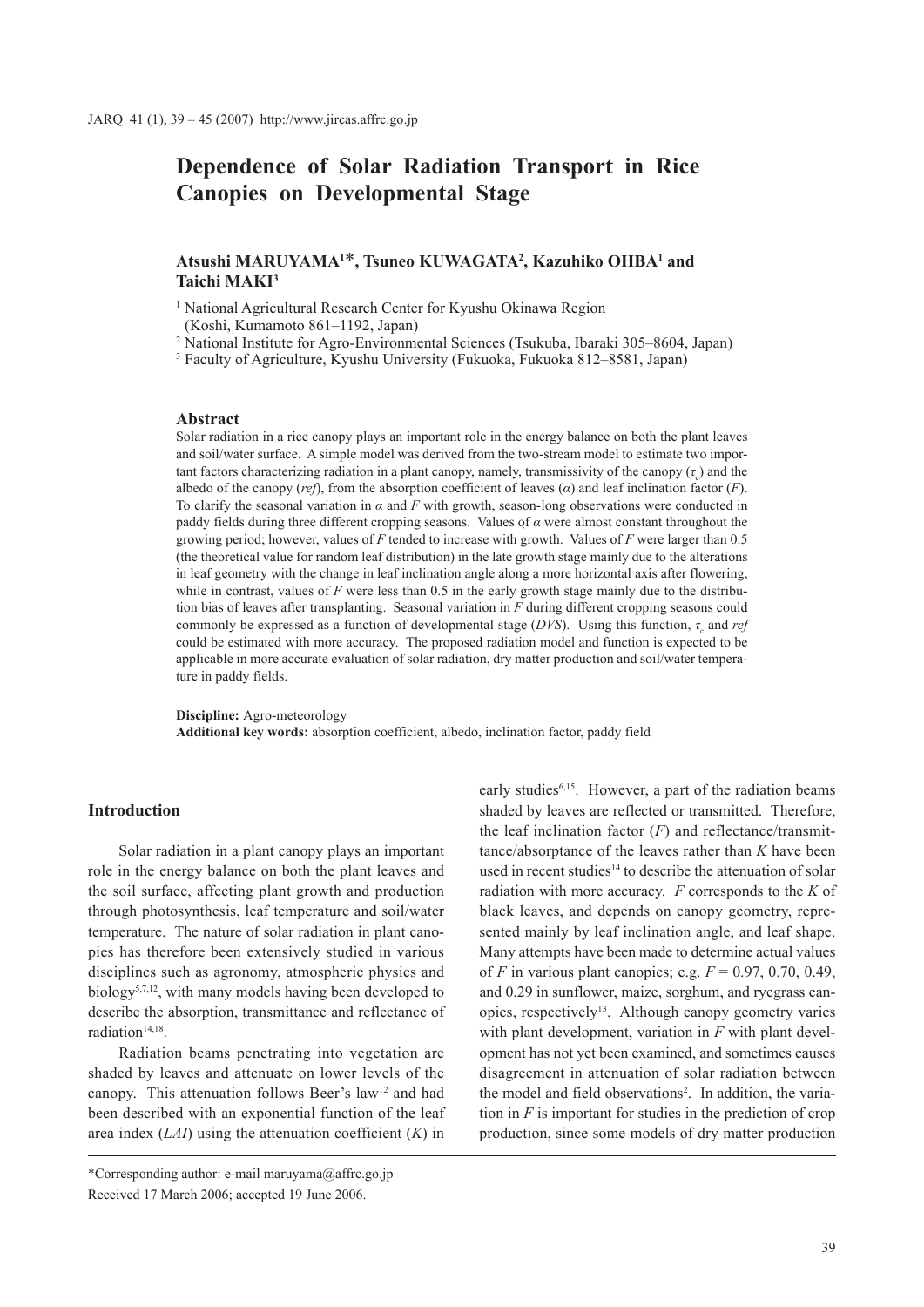are based on the direct proportional relationship with absorbed solar radiation<sup>3</sup>.

Although rice is an important crop worldwide, it is known that the leaf inclination angle of rice varies with development4 and this may cause the variation in *F*. In this study, we tried to clarify and quantify the seasonal variation in the *F* of rice during the growing season. To this end, a simple radiation model that describes the relationships between *F* and transmissivity and albedo of the canopy was derived to obtain the *F* values from the measurements of solar radiation in the canopy. Season-long observations of solar radiation in the rice canopy were conducted in paddy fields at three experimental sites, which have different cropping seasons to clarify the seasonal variation in the *F* and its difference with cropping type. Further, we determined the common relationship between *F* and the developmental stage of rice for all cropping seasons to make it possible to use the radiation model with regard to rice development.

# **Methods**

#### **1. Derivation of a simple radiation model**

A simple radiation model used in this study was derived from the two-stream radiation model. Primary interactions between two-stream radiation (downward and upward) and vegetation can be expressed using linear differential equations similar to the Kubelka-Munk equation<sup>8</sup>:

$$
\frac{dS^{\downarrow}(L)}{dL} = -F(1-\tau)S^{\downarrow}(L) + FrS^{\uparrow}(L) \tag{1}
$$

$$
\frac{dS^{\uparrow}(L)}{dL} = F(1-\tau)S^{\uparrow}(L) - FrS^{\downarrow}(L) \tag{2}
$$

where  $S^{\downarrow}(L)$  and  $S^{\uparrow}(L)$  are the downward and upward solar

radiation along a horizontal plane in the canopy at a leaf area depth of *L* (integrated leaf area from the top of the canopy); *F* is the leaf inclination factor; and  $\tau$  and  $r$  are the transmission and reflection coefficient of the leaves, respectively. *F* is related to the geometry of the leaves, whereby  $F = 1$  for horizontal leaves,  $F = 0$  for vertical leaves, and  $F = 0.5$  for randomly and isotropic directed leaves<sup>16</sup>. Using reasonable assumptions concerning the solution of the above differential equations, the following simple models for transmissivity  $(\tau_c)$  and albedo *(ref)* can be derived (see Appendix):

$$
\tau_c = \exp(-\sqrt{\alpha} F LAI) \tag{3}
$$

$$
ref = refmax - (refmax - refg) \tauc2
$$
 (4)

$$
ref_{\text{max}} = \frac{1 - \sqrt{\alpha}}{1 + \sqrt{\alpha}}\tag{5}
$$

where  $\tau_c$  is the transmissivity of the canopy,  $\alpha$  is the absorption coefficient of the leaves, *LAI* is the leaf area index, *ref* is the albedo of the canopy, *ref*<sub>g</sub> is the albedo of the ground, and  $ref_{\text{max}}$  is the ultimate albedo value of the canopy when *LAI* is unlimitedly large.

Eq. (3) corresponds to Beer's law, which has been used in many attempts to determine the *F* value of various plants. To clarify the seasonal variation, values of  $\alpha$  and  $F$ were treated as unknown parameters, and calculated using Eqs. (3)–(5) with observed values of  $\tau_c$ , *ref*, *ref<sub>g</sub>*, and *LAI* in the following field experiments.

## **2. Field experiments**

Experiments were conducted in commercial paddy fields at three different sites to obtain diverse data. Miyazaki Plain (Saito), Chikushi Plain (Saga) and Aso Basin (Aso) were selected as experimental sites where

| Site  |                            | Location   |                 |      | Cropping period |           |              |  |  |
|-------|----------------------------|------------|-----------------|------|-----------------|-----------|--------------|--|--|
|       | Latitude                   | Longitude  | Elevation       | Year | Transplanting   | Heading   | Maturation   |  |  |
| Saito | $32^{\circ}06.0^{\prime}N$ | 131°22.7'E | 11 m            | 2002 | March 18        | June 15   | July 25      |  |  |
| Saga  | $33^{\circ}12.2^{\prime}N$ | 130°16.8′E | 10 <sub>m</sub> | 2002 | June 15         | August 27 | October 8    |  |  |
| Aso   | $32^{\circ}56.9^{\prime}N$ | 131°03.3′E | 488 m           | 2003 | May 18          | August 18 | September 25 |  |  |

**Table 1. Location and cropping period in each experimental site**

**Table 2. Agronomic characteristics of rice cropping and albedo of the ground (***ref***<sup>g</sup> ) at each experimental site**

| Site  | Variety     | Plant spacing                          | Row direction | Fertilization $(N: kg/ha)$ |           |       | Soil type | $ref_{\rm g}$ |
|-------|-------------|----------------------------------------|---------------|----------------------------|-----------|-------|-----------|---------------|
|       |             |                                        |               | Basal                      | Top-dress | Total |           |               |
| Saito | Koshihikari | $0.16 \text{ m} \times 0.30 \text{ m}$ | North-South   | 50                         | 30        | 80    | Gray Soil | 0.09          |
| Saga  | Koshikikari | $0.16 \text{ m} \times 0.30 \text{ m}$ | East-West     | 40                         | 30        | 70    | Gray Soil | 0.13          |
| Aso   | Koshihikari | $0.16 \text{ m} \times 0.30 \text{ m}$ | East-West     | 40                         | 40        | 80    | Andosol   | 0.08          |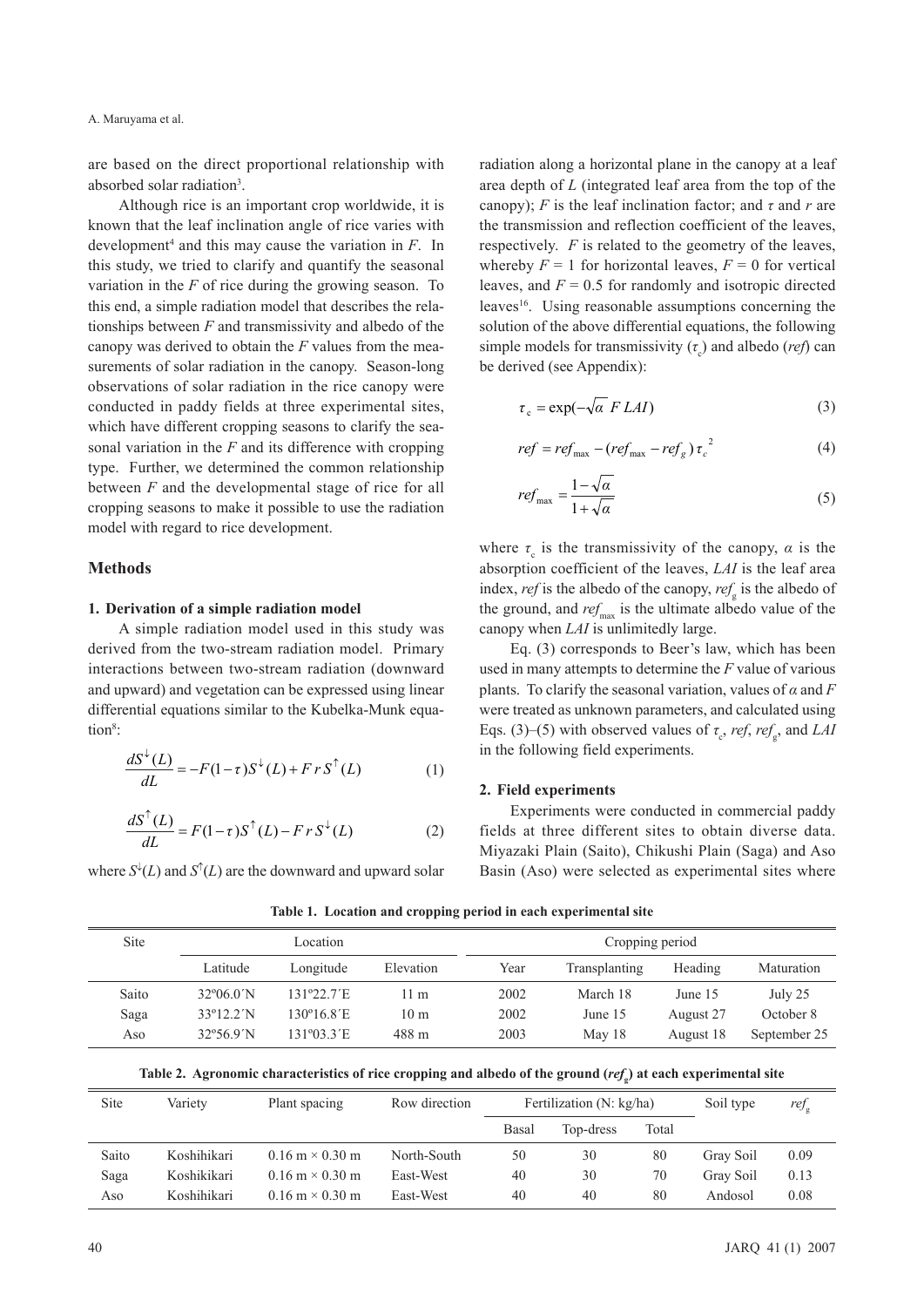representative paddy areas are located in Kyushu, Japan. Rice cropping seasons differed widely at these sites as shown in Table 1. The variety of rice, plant spacing and row direction at each experimental site are shown in Table 2, and recommended agronomic and water management practices were followed at all sites. Although the rice variety was the same (Koshihikari) at all sites, geometric features of the rice plant, such as leaf area, plant length and number of stems, were different at each site depending on the cropping season. For example, *LAI* of rice at the heading stage was larger at Saga than the other two sites as described later.

Radiation factors were observed from transplanting to maturation of rice in the center of each experimental site. Solar radiation  $(S^{\downarrow})$  and the reflected solar radiation above the canopy  $(S^{\uparrow})$  were measured with thermopile pyranometers (Kipp & Zonen, CM-3), and solar radiation under the canopy  $(S^{\downarrow}_{g})$  was measured with a tubular pyranometer (Prede, PCM-200). A tubular pyranometer having 80 cm<sup>2</sup> of sensing area to measure the average solar radiation under the canopy was set at 0.12 m above the soil surface between the rows. There were few leaves in the space below 0.12 m from the soil surface. Dust, stains and dead leaves on the sensor were removed during routine maintenance at 15–20 day intervals. Measurements were obtained every 5 s and 10 min averaged values were recorded using a data logger (Campbell Sci. Inc., CR10X). All measurement values were corrected by calibration, which was conducted before and after the growing season. Daily values of *ref* and  $\tau_c$  were obtained as the ratios of  $S^{\uparrow}$  to  $S^{\downarrow}$  and  $S^{\downarrow}$  to  $S^{\downarrow}$ , respectively. The *ref*<sub>g</sub> was determined based on the values of *ref* observed just after transplanting at each experimental site as shown in Table 1. Although the  $ref<sub>s</sub>$  value could slightly change when the water drained or water became turbid by rainfall, this variation was neglected in the study. *LAI* was measured at 15–20 day intervals during the rice-growing season using 16 plant samples from 2 plots at each paddy field. A leaf area meter (Li-Cor, LI-3050A) was used to measure leaf area, and yellow leaves that remained on the plant were included in measuring *LAI*. Daily values of *LAI* were obtained using the measurement values based on the smoothing spline method<sup>17</sup>.

## **Results and discussion**

*LAI* moderately increased after transplanting, reached a maximum around the heading stage, and decreased thereafter. The  $\tau_c$  decreased with increasing *LAI* until heading at all sites as shown in Fig. 1. The  $\tau_{\alpha}$  of Saga did not decrease just after transplanting when *LAI* increased. This could be due to the sensor placement of the tubular

pyranometer (0.12 m above the soil surface) since rice plants were small. However, *τ* of Saito and Aso decreased from the beginning, and this could be related to the difference in solar elevation at transplanting time (it was highest at Saga). After heading, *LAI* decreased but the  $\tau_c$  was lower than that before heading at the same *LAI* level. This indicates that the parameter  $\sqrt{\alpha F}$  in Eq. (3) is not constant, which corresponds to the apparent attenuation coefficient. Seasonal variation in √*αF* is shown in Fig. 2. *F* values showed large variation, increasing from 0.2 to 0.6 during the growing season. To clarify the parameter affecting the variation in  $\sqrt{\alpha}F$ , seasonal variation in  $\alpha$  and *F* are also shown in the figure (the latter half of the data for Aso was missed because of instrumental trouble).

The  $\alpha$  at each experimental site remained constant throughout the growing period. Average values of *α* were 0.46 at Saito, 0.34 at Saga, and 0.43 at Aso, respectively. The *α* of Saga was lower than that of the other two sites although the rice variety was the same. Based on Eq. (2), the smaller  $\alpha$  value at Saga is attributed to the *ref*<sub>max</sub> value (0.26 at Saga on average) that is larger than at the other two sites (0.19 at Saito, and 0.21 at Aso on average). The reason for the smaller *α* value at Saga might be related to a difference in leaf thickness or leaf color (chlorophyll concentration), since the *LAI* of Saga was larger than that of the other two sites during the growing season under similar fertilizer condition. However, it is difficult to explain the almost constant values of *α* during the season, because the leaf color of rice changed with the growth stage. Other unexpected reasons may include the effect of solar elevation, the ratio of the direct solar





Arrows indicate the transplanting and heading time.  $\rightarrow$ : Saito,  $\sim$ : Saga,  $\rightarrow$ : Aso.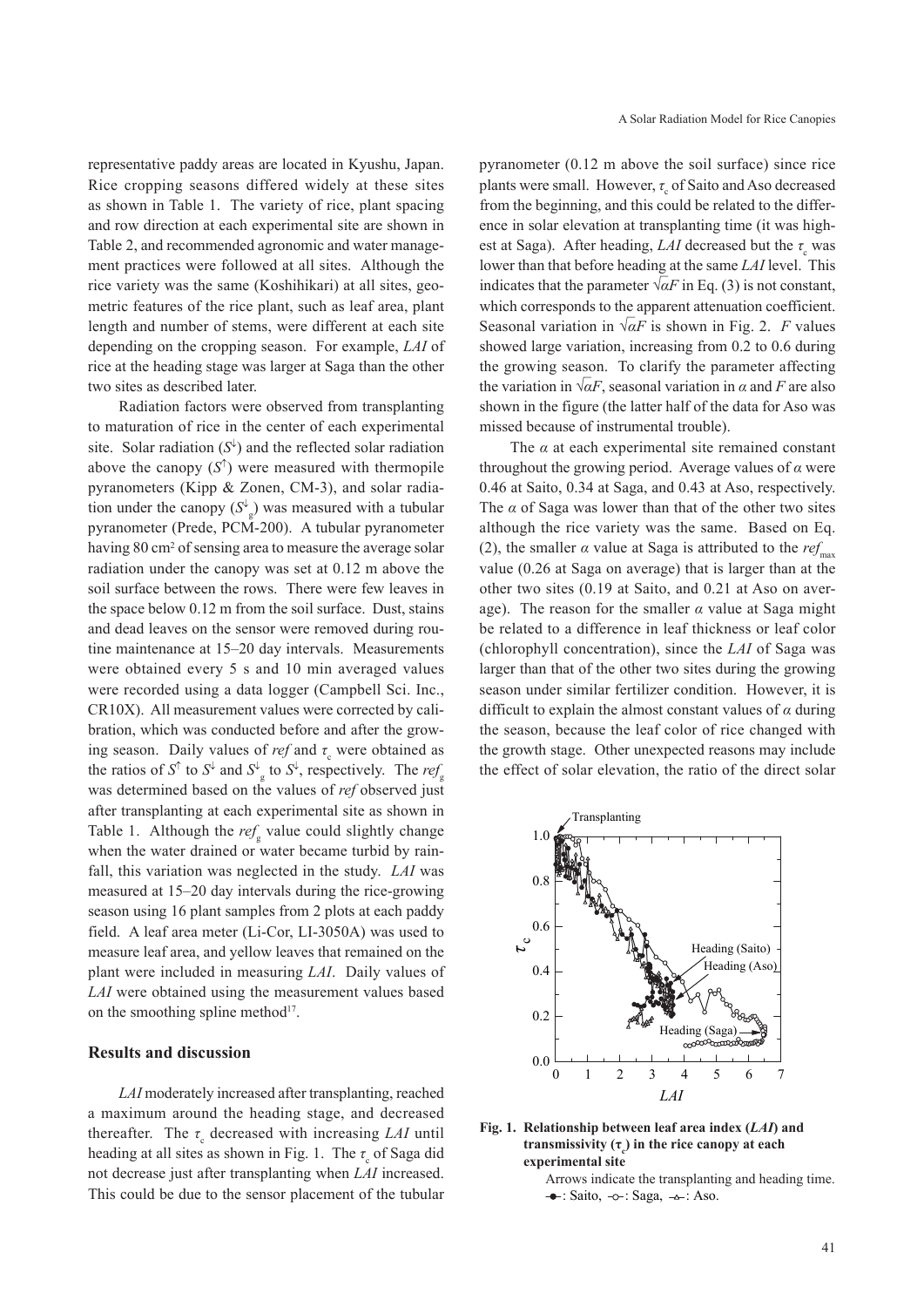





**Fig. 3. Dependence of leaf inclination factor (***F***) on the developmental stage of rice (***DVS***)**  $\circ$ : Saito,  $\bullet$ : Saga,  $\circ$ : Aso,  $\cdot$  *F* = *f*(*DVS*).

radiation, and albedo of the soil, which were neglected in the model. For example, a lower solar elevation in late season of Saga might cause a lower albedo on the canopy (or higher reflection on leaf and water surface by specular reflection in some situations). Another example, albedo of the soil might affect the albedo on the canopy during the water-drained period. However, similar changes in solar elevation and water management also occurred at the other two sites and the  $\alpha$  of Saga was smaller through the season; so that it is difficult to specify a reason only from the observed data. It is necessary on further study to examine or directly measure the *α* of rice at various places and growth stages. In any case, approximate values of *ref*<sub>max</sub> for rice canopies ranged from 0.17 to 0.27 in previous studies<sup>6,10,15</sup>, suggesting that the results of the present study were within the usual range.

On the other hand, *F* values showed a large seasonal variation so that the change in  $\sqrt{\alpha}F$  was mainly caused by the variation in *F*. Values of *F* had an increasing trend from 0.5 to 1.0 in the late growing period. This could be due to alterations in leaf geometry with the change in leaf inclination angle along a more horizontal axis after heading. Further, *F* remained less than 0.5 (the theoretical value for random leaf distribution) in the early growing period. This could be due to the distribution bias of leaves (almost all leaves are located near stems) commonly observed in rice in the early growing period<sup>9</sup>. As other reasons, the change in solar elevation or the ratio of the direct solar radiation could also slightly affect the *F* values. The increase in *F* with time differed between sites due to the different heading times. To generalize the growth stages of rice at each experimental site, the concept of developmental stage<sup>1</sup> (*DVS*) rather than actual days after transplanting was used. In this study, *DVS* was defined as  $DVS = 0$  at transplanting,  $DVS = 1$  at heading, and *DVS* = 2 at maturation. Values were calculated as *DVS =* days after transplanting (*DAT*) / days from transplanting to heading  $(DAT<sub>h</sub>)$  for  $0 < DVS < 1$ , and  $DVS =$  days after heading (*DAH*) / days from heading to maturation (*DAH*) for  $1 < DVS < 2$ . Fig. 3 shows the dependence of *F* on *DVS*. The timing of the increase in *F* based on *DVS* was almost the same at all experimental sites, and the relationship between *F* and *DVS* could be expressed using:

$$
F = F_1 + (F_0 - F_1) \exp\{- (\theta_1 DVS)^2\} + (F_2 - F_1) \exp[-\{\theta_2 (DVS - 2)\}^2]
$$
 (6)

where  $F_0$ ,  $F_1$  and  $F_2$  are the values of *F* at transplanting  $(DVS = 0)$ , heading  $(DVS = 1)$  and maturation  $(DVS = 1)$ 2), respectively; and  $\theta$ <sub>1</sub> and  $\theta$ <sub>2</sub> are parameters affecting the timing of increase after transplanting and heading, respectively. The following values were obtained using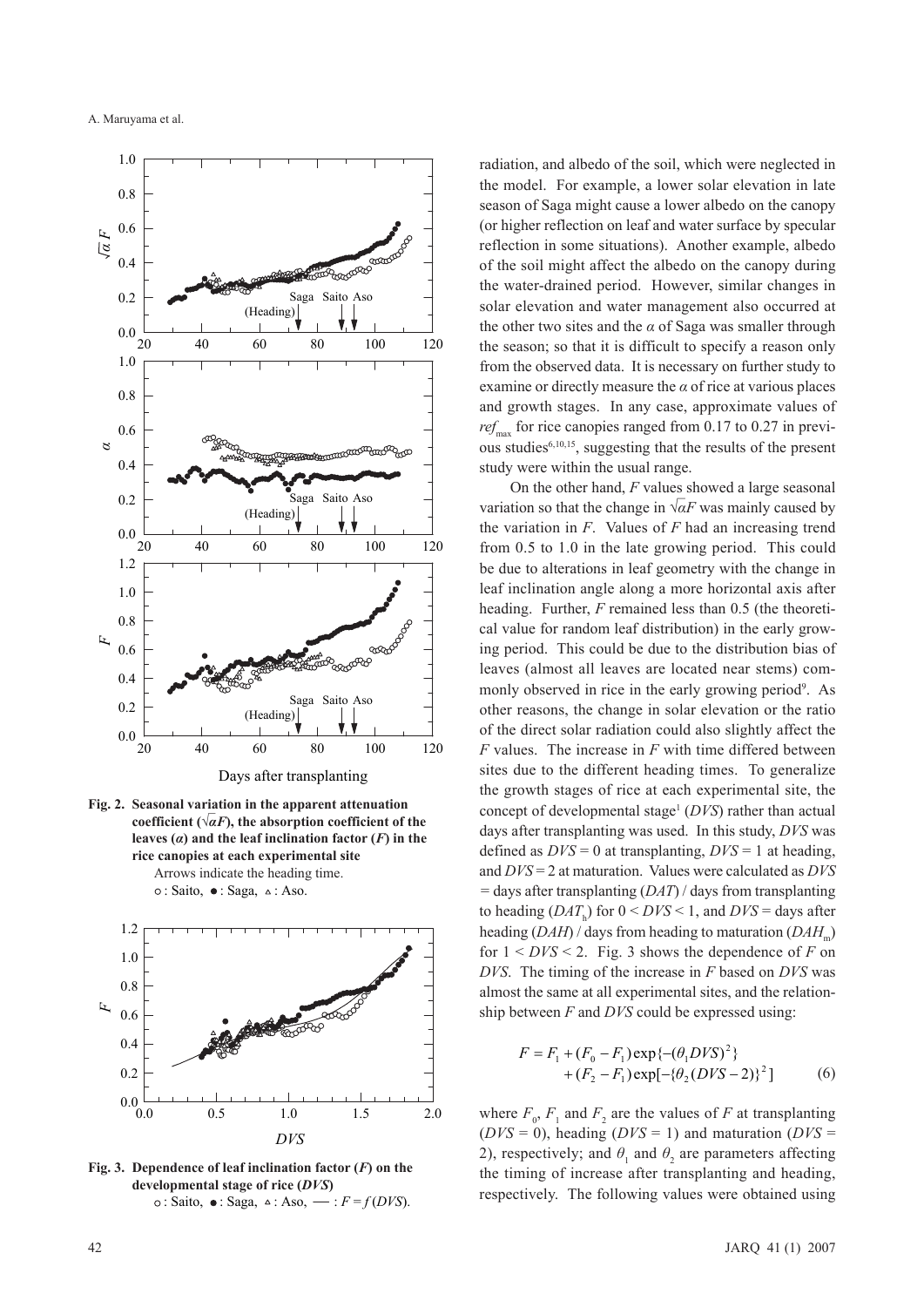the least-squares method:  $F_0 = 0.21, F_1 = 0.52, F_2 = 1.10$ ,  $\theta_1 = 1.78$ , and  $\theta_2 = 1.91$ . Seasonal variation in *F* at individual developmental stages could subsequently be calculated using this equation. Here, it is expected that the transport of solar radiation in each developmental stage of rice affected not only leaves but also stems and panicles. Therefore, plant area index (*PAI*), which is the sum of the foliage (leaves, stems and panicles) projected area, is sometimes used in similar studies instead of *LAI*. We additionally determined the relationship between *DVS* and the value of *F* calculated based on *PAI* rather than *LAI* in Eq. (3). The relationship could be expressed using the same equation (Eq. (6)), and the following parameter values were obtained in a similar way:  $F_0 = 0.21, F_1 =$ 0.41,  $F_2 = 0.70$ ,  $\theta_1 = 1.94$ , and  $\theta_2 = 2.06$ . These results can therefore be applied to radiation transport models based on *PAI*.

Using Eqs. (3)–(5) and (6), the two important factors characterizing radiation in the canopy  $(\tau$  and *ref*) can be calculated in response to the variation in *F*. Comparison of calculated and observed values of *τ* and *ref* are shown in Figs. 4 and 5, respectively. Here, calculated values in the case when considering the variation in  $F$  ( $F$  was calculated as  $F = f(DVS)$  using Eq. (6)) and when neglecting the variation in  $F$  (*F* was fixed at  $F = 0.5$  as the theoretical value for random leaf distribution) are shown in the figure. In both cases,  $\alpha$  was fixed at  $\alpha$  = 0.46 for Saito,  $\alpha$  = 0.34 for Saga, and  $\alpha = 0.43$  for Aso, respectively. Calculated values for the *ref* of both cases showed good agreement with observed values at all sites and there was no significant difference between the two cases. However, calculated values of  $\tau$  had a better agreement with the case when  $F = f(DVS)$  than the case when  $F = 0.5$  at all sites especially during the late stage of rice growth. The root mean square errors (RMSE) of calculated values when *F*   $= 0.5$  and when  $F = f(DVS)$  for all data were 9.6% and 6.5% for the  $\tau_{\rm s}$  estimation, and 1.7% and 1.5% for the *ref* estimation, respectively. For estimating the transmittance of solar radiation in a rice canopy, it is more useful from the viewpoint of accuracy to consider the variation in *F* with development.

The difference in calculated results when considering and neglecting the variation in *F* is also important for studies in prediction of rice production, since the  $\tau_{\alpha}$  and *ref* values affect the absorbed solar radiation  $(S_c)$ , and many crop production models are based on the direct proportional relationship between  $S<sub>c</sub>$  and dry matter production<sup>3</sup>. To evaluate the effect of variation in *F*, absorbed solar radiation in the canopy at each experimental site was calculated in both cases ( $F = 0.5$  and  $F = f(DVS)$ ) as follows:

$$
S_c = (1 - ref)S^{\downarrow} - (1 - ref_{\rm g})\tau_c S^{\downarrow}
$$
 (7)

Table 3 shows comparisons of accumulated values of *S* in both cases during rice growing periods. Accumulated *S*<sub>c</sub> from transplanting to heading in the case when  $F = f(DVS)$ was  $6-8\%$  smaller than the case when  $F = 0.5$ , because of the higher  $\tau_{\alpha}$  value that is shown in Fig. 4. On the other hand, accumulated  $S_c$  from heading to maturation was 17–28% larger in the case when  $F = f(DVS)$  than in the case when  $F = 0.5$ , because of the lower  $\tau_{\rm s}$  value. A 17– 28% difference in accumulated  $S<sub>c</sub>$  after heading largely affects the prediction of the dry matter production after heading. The production in the leaf after heading plays an important role as a source of carbohydrate for grain filling especially under high temperature conditions<sup>11</sup>, therefore it is useful in these studies to consider the variation in *F* after heading.

#### **Conclusions**

A simple model allowing estimation of two important factors characterizing radiation in a plant canopy  $(\tau)$ and *ref*) with the values of *α* and *F* was derived from the two-stream radiation model. To clarify the seasonal variation in *F* with rice growth, season-long observations were conducted in paddy fields during different cropping seasons. Values of *F* tended to increase with rice growth, remaining larger than 0.5 (theoretical value for random and isotropic leaf distribution) in the late stage of growth mainly because of alterations in leaf geometry with the

Table 3. Comparison of accumulated values of absorbed solar radiation  $(S_e)$  estimated using the model in the case when  $F$  was **fixed**  $(F = 0.5)$  and when *F* was calculated from developmental stage  $(F = f(DVS))$ , and the ratios of both calculated **values at each experimental site**

| Site  |           | Transplanting to heading     |       |           | Heading to maturation        |       |           | Total                         |       |  |
|-------|-----------|------------------------------|-------|-----------|------------------------------|-------|-----------|-------------------------------|-------|--|
|       |           | Accumulated $S_{\rm c}$ (MJ) |       |           | Accumulated $S_{\rm c}$ (MJ) |       |           | Accumulated $S_{\alpha}$ (MJ) |       |  |
|       | $F = 0.5$ | $F = f(DVS)$                 | Ratio | $F = 0.5$ | $F = f(DVS)$                 | Ratio | $F = 0.5$ | $F = f(DVS)$                  | Ratio |  |
| Saito | 439       | 413                          | 0.94  | 312       | 399                          | 1.28  | 750       | 813                           | 1.08  |  |
| Saga  | 457       | 420                          | 0.92  | 360       | 422                          | 1.17  | 816       | 843                           | 1.03  |  |
| Aso   | 330       | 308                          | 0.93  | 297       | 368                          | 1.24  | 627       | 676                           | 1.08  |  |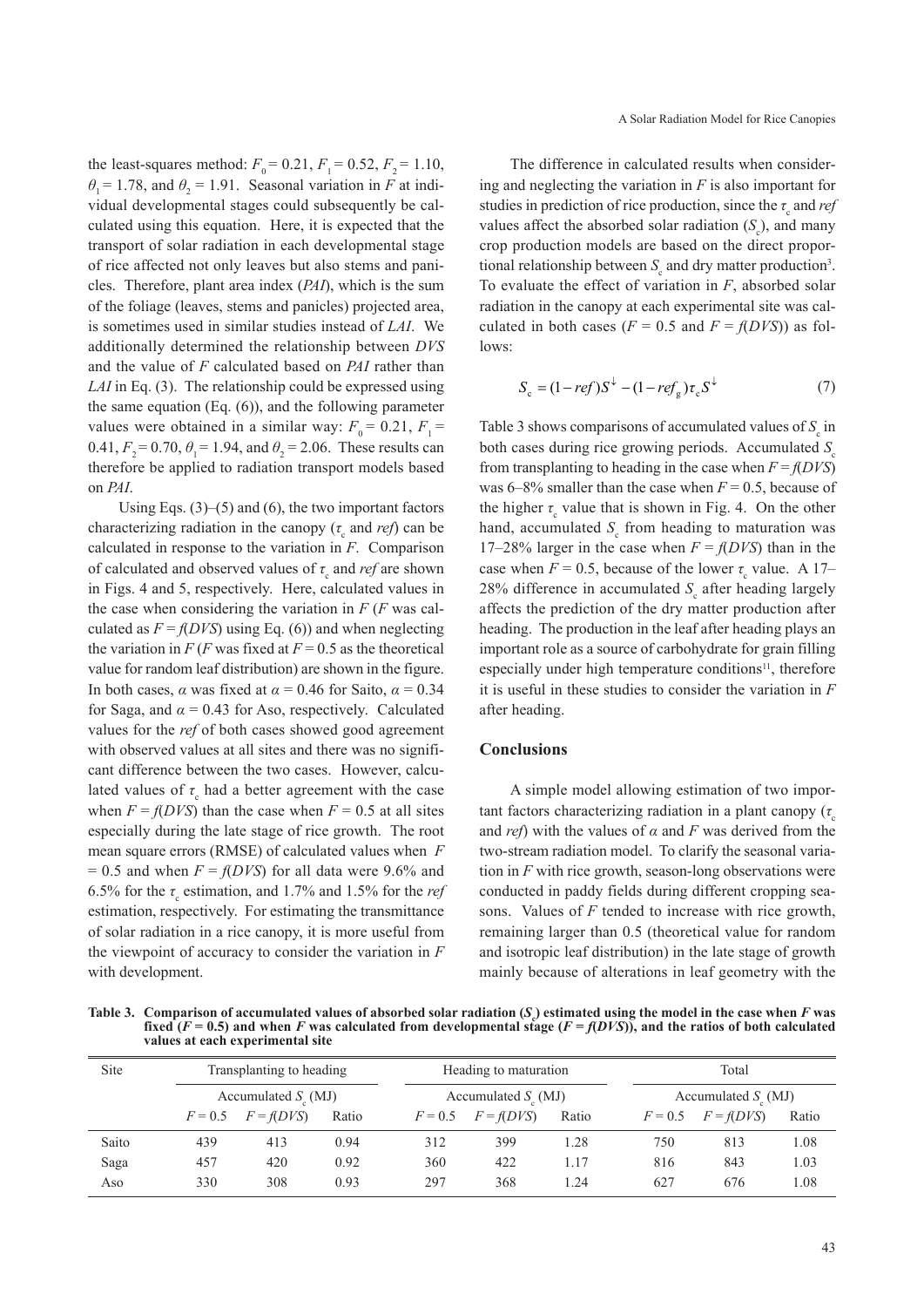

**Fig. 4. Comparisons between the observed and calculated values of transmissivity (τ<sub>ς</sub>)** 

Arrows indicate the heading time at each experimental site.  $\circ$ : Observed,  $\cdot \cdot \cdot \cdot$  : Calculated ( $F = 0.5$ ),

 $-$ : Calculated ( $F = f(DVS)$ ).

change in leaf inclination angle along a more horizontal axis after heading, and less than 0.5 in the early stage of growth mainly because of the distribution bias of leaves after transplanting. These seasonal variations in *F* during different cropping seasons can be commonly expressed as a function of *DVS*. Using this function,  $\tau_a$  and *ref* could be estimated using the simple radiation model with more accuracy.

Similar changes in *F* caused by the change in leaf inclination angle with development have been suggested with other crops such as wheat and barley. Therefore, modeling of *F* in other plant canopies is also expected to be possible with the proposed equation. Further, since the variation in the *F* value affected the absorbed solar radiation, the model is also expected to be applicable for studies in prediction of crop production.

#### **Appendix**

#### **Solutions of differential Eqs. (1) and (2)**

Derivation of simple radiation model Eqs. (3)–(5) from the Kubelka-Munk equation was reported in previ-



**Fig. 5. Comparisons between the observed and calculated values of albedo (***ref***)**

Arrows indicate the heading time at each experimental site.  $\circ$ : Observed,  $\cdot \cdot \cdot \cdot$  : Calculated ( $F = 0.5$ ),

 $\vdash$ : Calculated (*F* = *f* (*DVS*)).

ous studies<sup>2</sup>, but the derivation from the two-stream radiation model Eqs. (1) and (2) was not reported. It can be derived as follows.

Linear differential equations have general solutions. Eqs. (1) and (2) can be solved using an eigenvalue (*λ*) and component of the eigenvector ( $ref_{\text{max}}$ ) as follows:

$$
S^{\downarrow}(L) = C_1 e^{\lambda L} \times ref_{\text{max}} + C_2 e^{-\lambda L}
$$
 (A1)

$$
S^{\uparrow}(L) = C_1 e^{\lambda L} + C_2 e^{-\lambda L} \times ref_{\text{max}}
$$
 (A2)

$$
\lambda = F\sqrt{(1-\tau)^2 - r^2} \tag{A3}
$$

$$
ref_{\text{max}} = \frac{(1-\tau) - \sqrt{(1-\tau)^2 - r^2}}{r}
$$
 (A4)

where  $C_1$  and  $C_2$  are integration constants. Substituting the boundary conditions of  $S^{\downarrow}(0) = S^{\downarrow}$  and  $S^{\uparrow}(LAI) = ref_{\alpha}$  $S^{\downarrow}$ (LAI) (where,  $S^{\downarrow}$  is global solar radiation; *ref<sub>g</sub>* is the albedo of the ground) into Eqs. (A1) and (A2), values of both constants are obtained as follows: